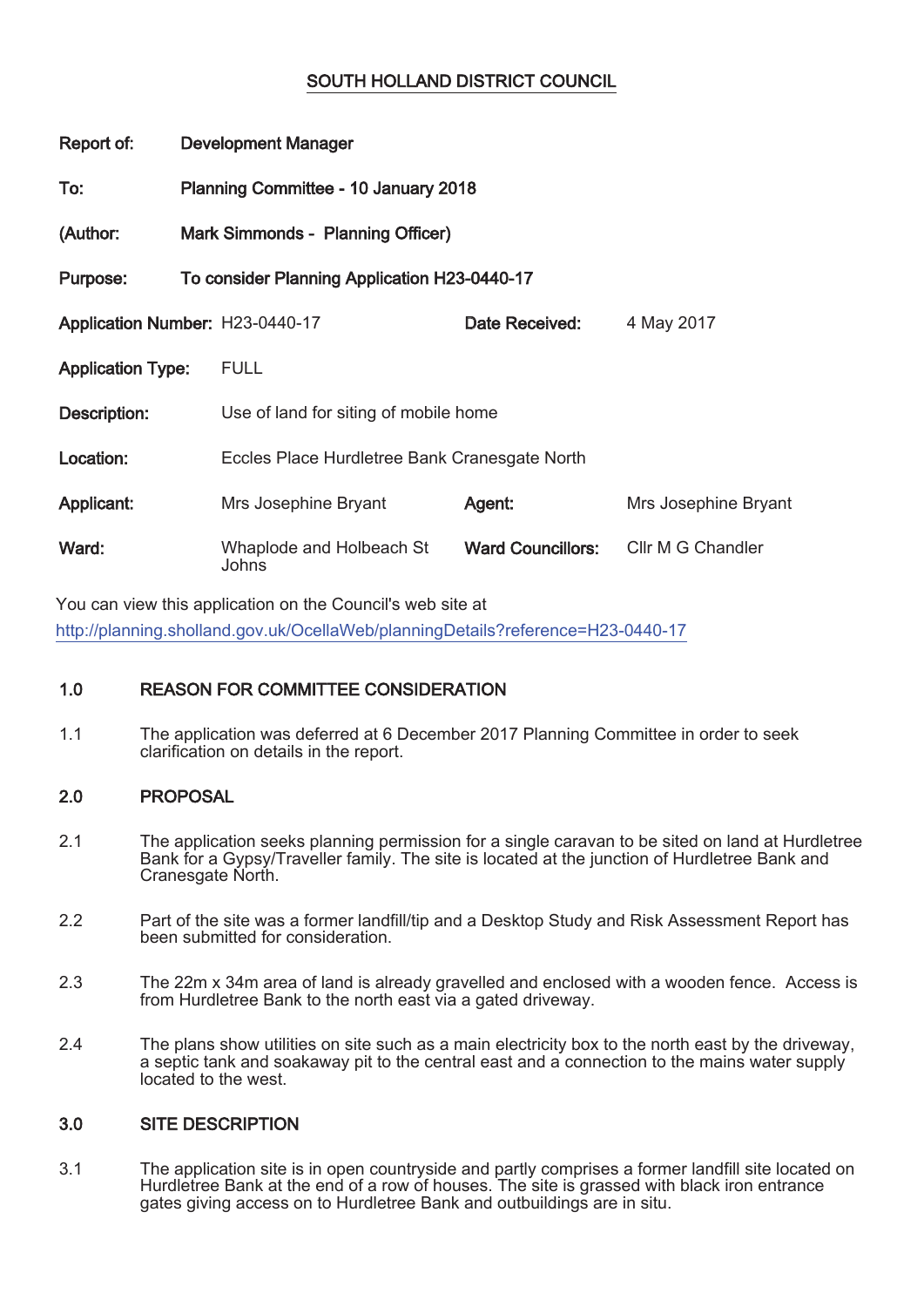3.2 The application site falls outside the defined settlement limits of Whaplode and is predominantly rural in its setting, context and character. The site has a closer connection with Whaplode St Catherine in terms of proximity and accessibility, rather than the main village of Whaplode itself.

# 4.0 RELEVANT PLANNING POLICIES

## 4.1 The Development Plan

### South Holland District Local Plan, July 2006

The South Holland Local Plan 2006 was formally adopted on 18 July 2006. Following a direction from the Government Office for the East Midlands under paragraph 1(3) of Schedule 18 to the Planning and Compulsory Purchase Act 2004, as of 18 July 2009 only certain Local Plan policies have been extended and continue to form part of the development plan. In the context of those saved policies referred to below, it is considered that the Local Plan was adopted in general accordance with the Planning and Compulsory Purchase Act 2004 (albeit under the transitional arrangements). Those policies referred to below are considered to accord with the thrust of guidance set out in the National Planning Policy Framework, and in the context of paragraph 215 of the NPPF should therefore continue to be given substantial weight in the decision making process.

Policy SG1 - General Sustainable Development Policy SG4 - Development in the Countryside Policy SG13 - Pollution and Contamination Policy SG14 - Design and Layout of New Development Policy SG15 - New Development: Facilities for Road Users, Pedestrians and Policy SG17 - Protection of Residential Amenity Policy SG18 - Landscaping of New Development Policy HS19 - Sites for Gypsies and Travellers

If regard is to be had to the development plan for the purpose of any determination to be made under the Planning Acts, Section 38 (6) to the Town and Country Planning Act as amended by the 2004 Act states that the determination must be made in accordance with the plan unless material considerations indicate otherwise.

## National Guidance

National Planning Policy Framework (NPPF), March 2012

Paragraph 14 - The presumption in favour of sustainable development Paragraph 17 - Core planning principles Sections 6 - Delivery a wide choice of high quality homes Section 7 - Requiring good design Section 11 - Conserving and enhancing the natural environmen

Planning Policy for Travellers Sites (PPTS).

Planning Practice Guidance (PPG), 2014

## 5.0 RELEVANT PLANNING HISTORY

5.1 No relevant planning applications.

The site was considered as part of the Local Plan Call for Sites process and did not go forward.

## 6.0 REPRESENTATIONS

6.1 Ward Member

Cllr M G Chandler - This site was identified in the SELLP. However, it was rejected as unsuitable. The site is identified as possible filled or contaminated ground i.e. There is potential that past usage of the site may endanger the health of occupants. With this in mind and having regard for supporting documents I believe that there should be an official report to ensure the safety regarding the possible residential use of the site further that it may be in conflict with the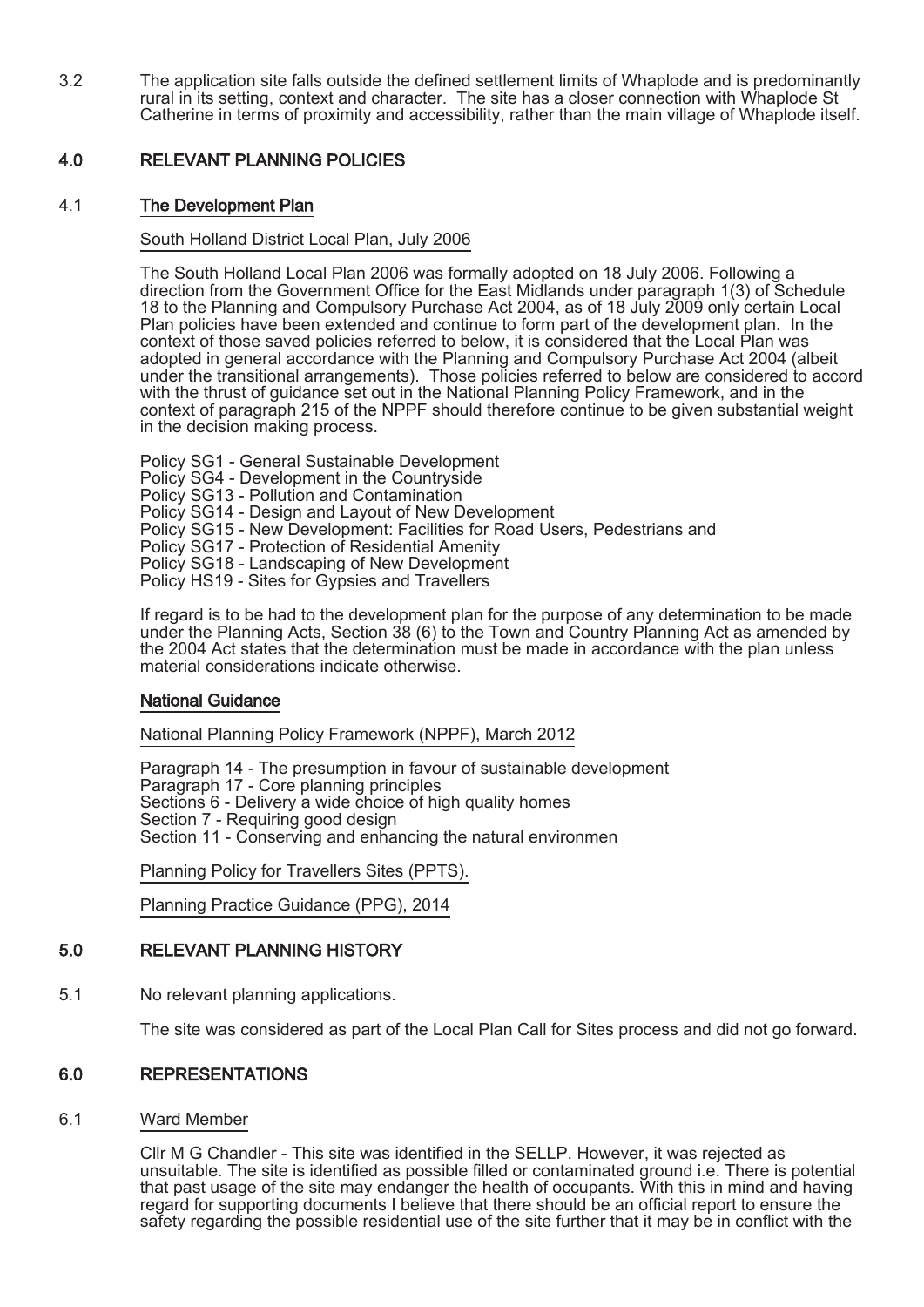SHDC Local Plan 2006. SG1 SG2 and H7 and with the NPPF para17 which seeks to actively manage patterns of growth to make the fullest possible use of public transport, walking and cycling. In the interests of proposed residents of the site, I feel these issues should be addressed when considering the application.

#### 6.2 Whaplode Parish Council

Without knowing the applicants long term plans for this site are unable to support this application.

#### 6.3 LCC - Highways and Local Lead Flood Authority

Does not wish to restrict the grant of planning permission.

#### 6.4 Environment Agency

This proposal falls outside the scope of matters on which the EA is a statutory consultee. Therefore, have no comments to make on this application.

#### 6.5 SHDC Environmental Protection

Further to the submission of a Phase 2 Contamination Assessment - The applicant therefore needs to provide a remedial method statement which should be agreed before works are carried out and a validation report in due course to evidence the remediation.

Conditions will be imposed to ensure this and also to prevent the grassed area to be used as a domestic garden/amenity area unless a replacement soil cover layer on the grass is carried out.

#### 6.6 SHDC Private Sector Housing

No objection.

#### 6.7 SHDC Policy

The emerging South East Lincolnshire Local Plan 2011-2036, identifies the application site as being within the countryside and does not allocate it for development.

Policy 17 of the emerging Local Plan identifies that there are 'known needs' for the provision of 4 new permanent residential pitches for Gypsies and Travellers and 1 new permanent residential plot for Travelling Showpeople in South Holland between 2011-2036. The Local Plan allocates sites to meet these needs. However, the justification to the policy goes on to identify that there may be additional 'unknown needs' - met on other, unallocated sites, with planning applications judged against the provisions of the NPPF, SHDC Local Plan Policies and Policy 17 of the emerging plan.

#### 6.8 Public

There have been 38 objections/representations from the public including from a Planning consultant on behalf of residents.

The issues raised are summarised as follows:

-There are no local amenities, ie schools, transport, shops and doctors;

-Inappropriate development on a green field site outside of the development boundary which is far from amenities on a site that has historical issues of possible contamination from materials that could be harmful to humans;

-This proposed site is not near local transport:

-Increased traffic on a poor visibility junction and also the width of the road carries danger thus no footpaths;

-It is a visually prominent greenfield site and this development would have significant negative visual impact.;

-Should this be granted permission it would allow everyone who has a Paddock in open country side to apply for the same: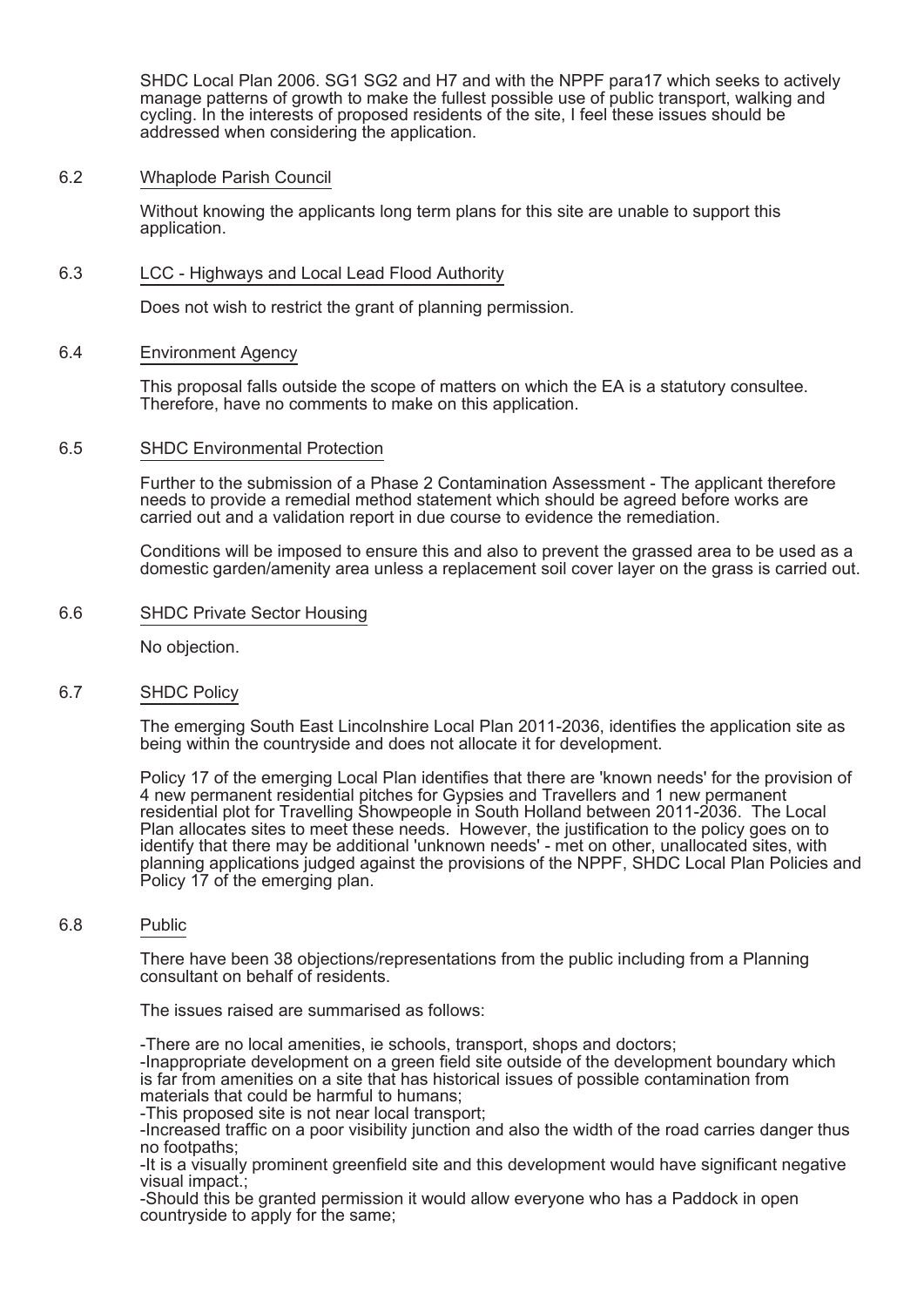- Concern is once permission has been given to place a caravan on the site more will be applied for also it's not far from the other proposed travellers site on mill gate;

·The entrance to the proposed site is unsuitable for any large vehicles to turn into the site with out causing obstructions to other road users it is only wide enough to get one car down the road at one time;

-The site is redeemed as undevelopable by the South East Lincolnshire local plan 2011-2036;

# 7.0 MATERIAL CONSIDERATIONS

- 7.1 The key material issues for considerations in this application are:
	- -Policy;
	- -Contamination;

-Character and appearance of the area;

-Highways;

-Amenity of Neighbours.

### 7.2 Policy

- 7.3 This site is in the open countryside where planning policy resists the building of new dwellings where this is sporadic and unplanned.
- 7.4 However this is for a specific identified need and in any case South Holland cannot demonstrate a 5 year housing supply currently and although this small scale level of accommodation would not make a substantial meaningful contribution to the housing supply figures this should still be weighed in the planning balance.
- 7.5 The applicant has advised Officers that they are of traveller/Gypsy status and Officers accept this and have no reason to determine otherwise, in any event the relevant condition which forms part of the recommendation controls this in perpetuity and only someone of gypsy/traveller status and their dependents could live on the site.
- 7.6 In any case NPPF guidance, at paragraph 49, directs that where a Local Planning Authority does not have a five year housing land supply then policies relating to controlling the supply of housing are to be considered 'out of date' and there is effectively a tilted balance in favour of sustainable development.
- 7.7 The proposals are for additional dedicated traveller accommodation and this complies with local and national policy. The National Policy and Guidance is Planning Policy For Traveller Sites 2012 and the National Planning Policy Framework 2012 and the local policy which applies most specifically is HS19 Sites for gypsies and travellers which states that:

"Planning permission will be granted for new gypsy and traveller sites where there is an unmet need, or a need arises unexpectedly, and provided the following criteria are satisfied:"

The full list of criteria is not set out here but it is considered the proposals are in compliance.

- 7.8 It is not necessary, under current policy, for the people who would live/stay on the site to be related to the applicant as long as they are travellers - it is a general not specific need that has been identified.
- 7.9 The new travellers site would be for the use of anyone who meets the definition of 'traveller/gypsy'.

#### 7.10 Contamination

7.11 A Stage 1, Desktop Study and Risk Assessment was submitted with the application and made recommendations that further investigation is required for this site in the form of an intrusive ground investigation. Following consultation with Environmental Protection and given the previous history of the site, Environmental Protection had requested to see the results of this investigation prior to any planning decision being made.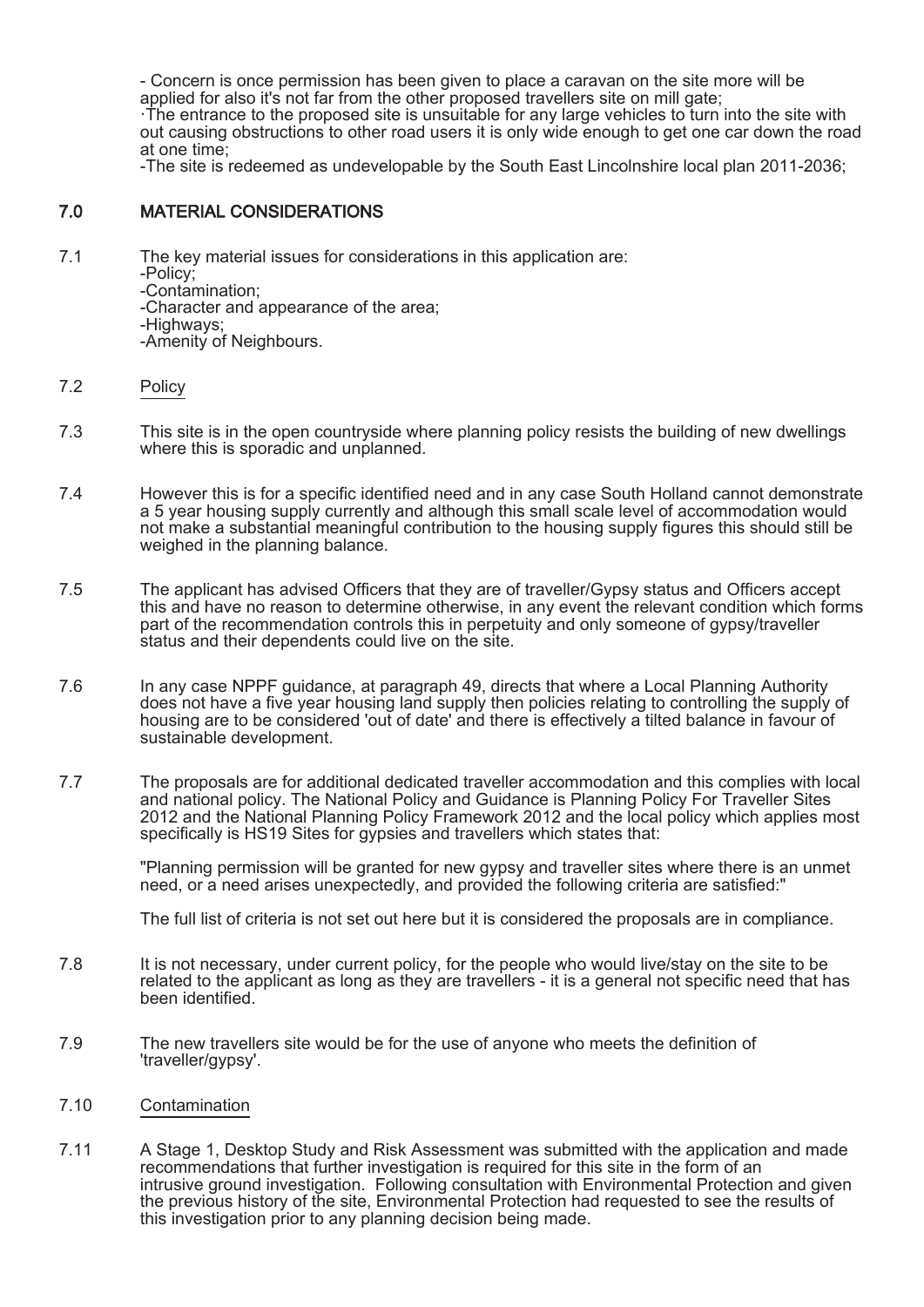- 7.12 A Stage 2 Assessment was submitted on the 8th September 2017, which found some contamination which is a moderate risk to the users and visitors to the site and to water supply pipes. It therefore recommends that remediation is required (page 16/17 of the report). Environmental Protection recommended that the applicant, will therefore needs to provide a remedial method statement which should be agreed before works are carried out and a validation report in due course to evidence the remediation. This can be secured by condition with a timescale.
- 7.13 Further discussion have taken place between Environmental Protection and the applicant regarding the requirements. The applicant has confirmed that the grass area is fenced off from the living area of the caravan and the grassed area will not be used as a domestic garden. Other than mowing occasionally, the area will not be used. On this basis, the need to put a replacement soil cover layer on the grass field area of the site could be waived. However, a Planning Condition will be imposed to restrict the use of the area, unless the work is carried out and approved in writing. This is considered to be a reasonable request and one that is necessary for the grassed area.

Therefore the issue of land contamination is dealt with and Environmental Protection do not raise any issues that prevent the issuing of planning permission.

#### 7.14 Character and appearance of the area

- 7.15 The site is in the open countryside but is adjacent to existing dwelling houses, the impact of this small scale development would not be materially harmful in landscape terms and with judicious use of planting and landscaping the impacts can be softened. It is considered that the visual effects are acceptable.
- 7.16 Highways
- 7.17 The 'existing' access is not considered to be problematical and there is good visibility to the site entrance.
- 7.18 Amenity of Neighbours
- 7.19 The site would be part of a modest traveller site of 1 mobile home and some associated structures which are necessary for providing necessary utility and storage space.
- 7.20 The siting of the caravan is the far side of the existing structures to the nearest residential property, and although this is not considered harmful or something that in itself warrants concern, with landscaping/planting the separation between the site and the neighbour's house is considered acceptable.
- 7.21 The development, as proposed, would not be likely to have any material impact upon the amenity of any residential properties outside the traveller site.
- 7.22 Conclusion
- 7.23 There is a need for traveller sites to be provided in South Holland, specifically the South Holland Gypsy, Traveller and Travelling Showpeople Accommodation Needs Assessment, and further more recent reviews of that work which indicates the need to be significantly greater than the GTAA figures.
- 7.24 The conclusions are that the evidence shows that there is a shortfall of sites in South Holland.
- 7.25 In this context it is considered that provision of sites for travellers on traveller owned land would comply with national policy, subject to the usual planning considerations such as access and landscaping etc. which are all found to be satisfactory.

#### 8.0 RECOMMENDATIONS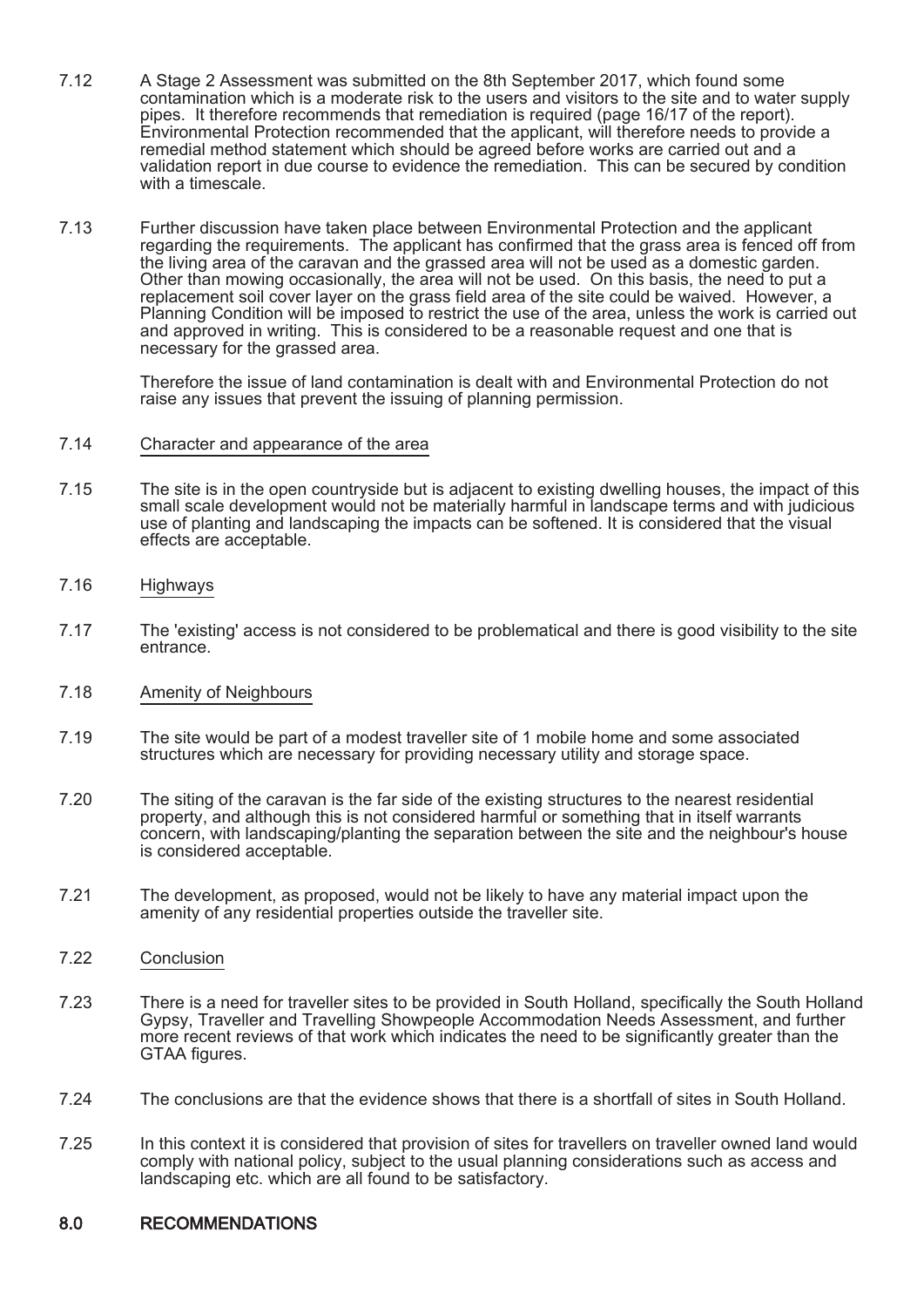### 8.1 Grant Permission subject to those Conditions listed at Section 9.0 of this report.

### 9.0 CONDITIONS

1. The development must be begun not later than the expiration of three years beginning with the date of this permission.

Reason: As required by Section 91 of the Town and Country Planning Act 1990 as amended by the Planning and Compulsory Purchase Act 2004.

2. The development hereby permitted shall be carried out in accordance with the following approved plans:

Site location plan and block plans received with the application.

Reason: For the avoidance of doubt and in the interests of proper planning.

3. Occupation of the development hereby permitted shall be limited to a person or persons who meet the definition of a gypsy or traveller as defined by national guidance set out in 'Planning policy for traveller sites'(August 2015)(or as may be amended) and any resident dependants.

> Reason: Permission has only been granted for this development in the open countryside on the basis of an identified need for gypsy/traveller pitches. Occupation of this site by nongypsy/traveller individuals or families would be contrary to established national and local policies of rural restraint.

> This Condition is imposed in accordance with Policies SG17 and HS19 of the South Holland Local Plan 2006 which reflect national guidance contained in both the National Planning Policy Framework 2012 and 'Planning policy for traveller sites, March 2012'.

4. Other than general land maintenance such as mowing, the grassed area as shown on the block plan submitted shall not be used for any domestic or amenity purpose, unless a replacement soil cover layer is placed on the grass field area. A remedial method statement will need to be agreed before such works are carried out and a validation report in due course to evidence the remediation.

Reason: To assess whether the site is polluted and to address any pollution to ensure a satisfactory development. This issue is integral to the development and therefore full details need to be finalised prior to the commencement of works. This Condition is imposed in accordance with Policy SG13 of the South Holland Local Plan, 2006.

5. Not more than 1 caravan shall be sited on the land at any one time. A maximum of 1 additional touring caravan may be sited on the land for no more than 28 days in any one calendar year.

> Reason: In the interests of the appearance of the development, levels of residential amenity and the visual amenity of the area in which it is set, and to provide for short term family gatherings.

> This condition is imposed in accordance with policies SG17 and HS19 of the South Holland Local Plan and with National Guidance set out in 'Planning policy for traveller sites'(August 2015)'.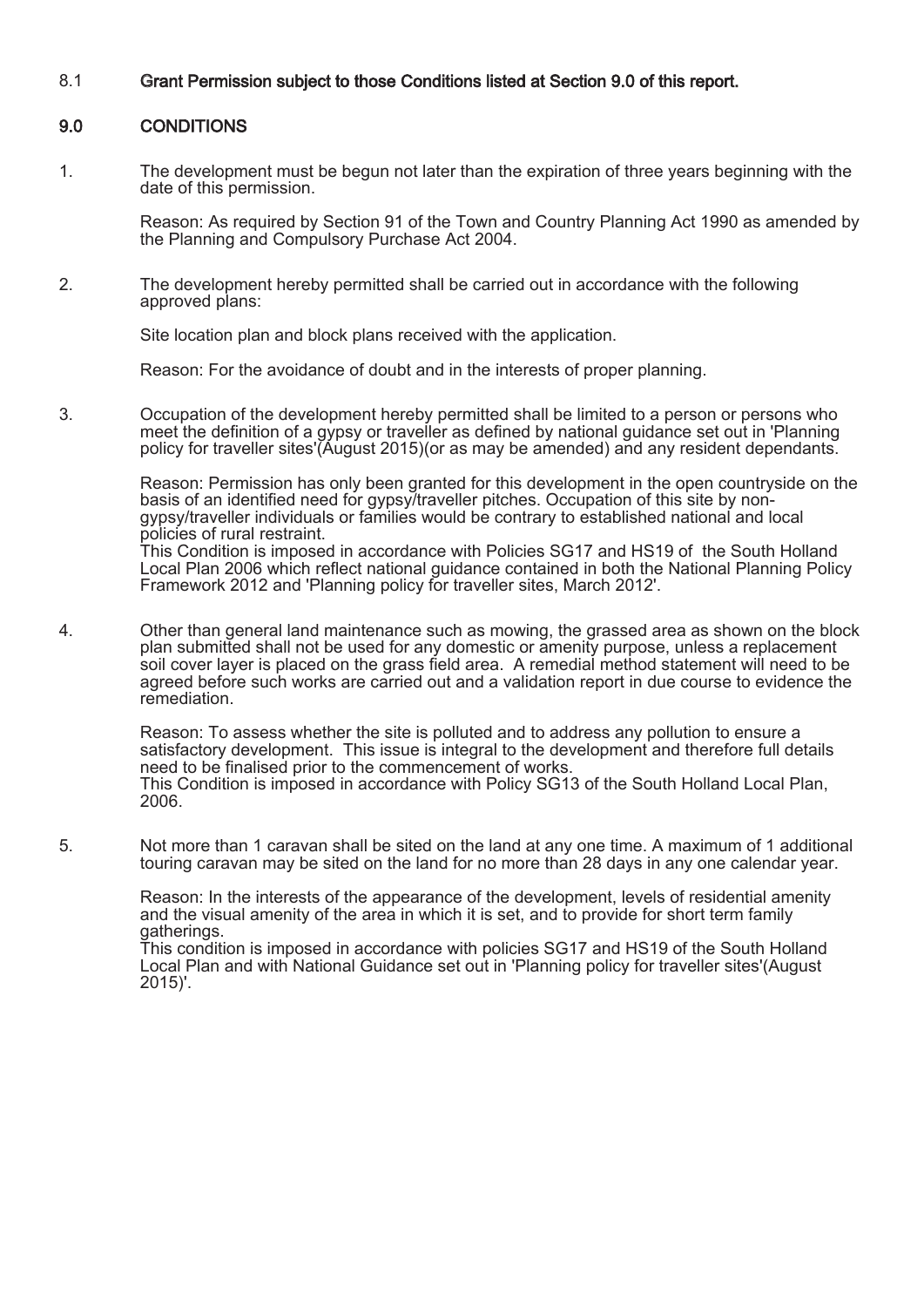6. Within 3 months of the date of this planning permission hereby permitted details of a screen planting scheme of trees, hedges and/or shrubs on the boundaries of the site including details of positions, heights on planting and species shall be submitted to and approved in writing by the Local Planning Authority. The details so approved shall be carried out in its entirety within a period of 6 months beginning with the date on which development is commenced. All trees, hedges and/shrubs shall be maintained by the owner or owners of the land on which they are situated for the period of ten years beginning with the date of completion of the scheme and during that period all losses shall be made good as and when necessary.

Reason:To ensure that the development is adequately screened by landscaping, in the interests of the visual amenity of the area in which it is set. This Condition is imposed in accordance with Policy SG18 of the South Holland Local Plan 2006.

7. Notwithstanding the provisions of the Town and Country Planning (General Permitted Development) Order 2015, (or any Order or Statutory Instrument revoking and re-enacting that Order), none of the following developments or alterations shall be carried out. i) the erection of freestanding curtilage buildings or structures including car ports, garages, sheds, greenhouses, pergolas or raised decks; ii) the erection of walls, fences or other means of enclosure.

> Reason: To ensure that the Local Planning Authority retains control over the future extension and alteration of the development, in the interests of its architectural and visual integrity, levels of residential amenity, and the visual amenity and character of the area within which it is set. This Condition is imposed in accordance with Policies SG17 and HS19 of the South Holland Local Plan 2006.

8. The Local Planning Authority has acted positively and proactively in determining this application by assessing it against all material considerations, including national guidance, planning policies and representations that have been received during the public consultation exercise, and subsequently determining to grant planning permission.

> This decision notice, the relevant accompanying report and the determined plans can be viewed online at http://planning.sholland.gov.uk/OcellaWeb/planningSearch

Background papers:- Planning Application Working File

## Lead Contact Officer

| Name and Post:    | Richard Fidler, Development Manager |
|-------------------|-------------------------------------|
| Telephone Number: | 01775 764428                        |
| Email             | rfidler@sholland.gov.uk             |

## Appendices attached to this report:

Appendix A Plan A